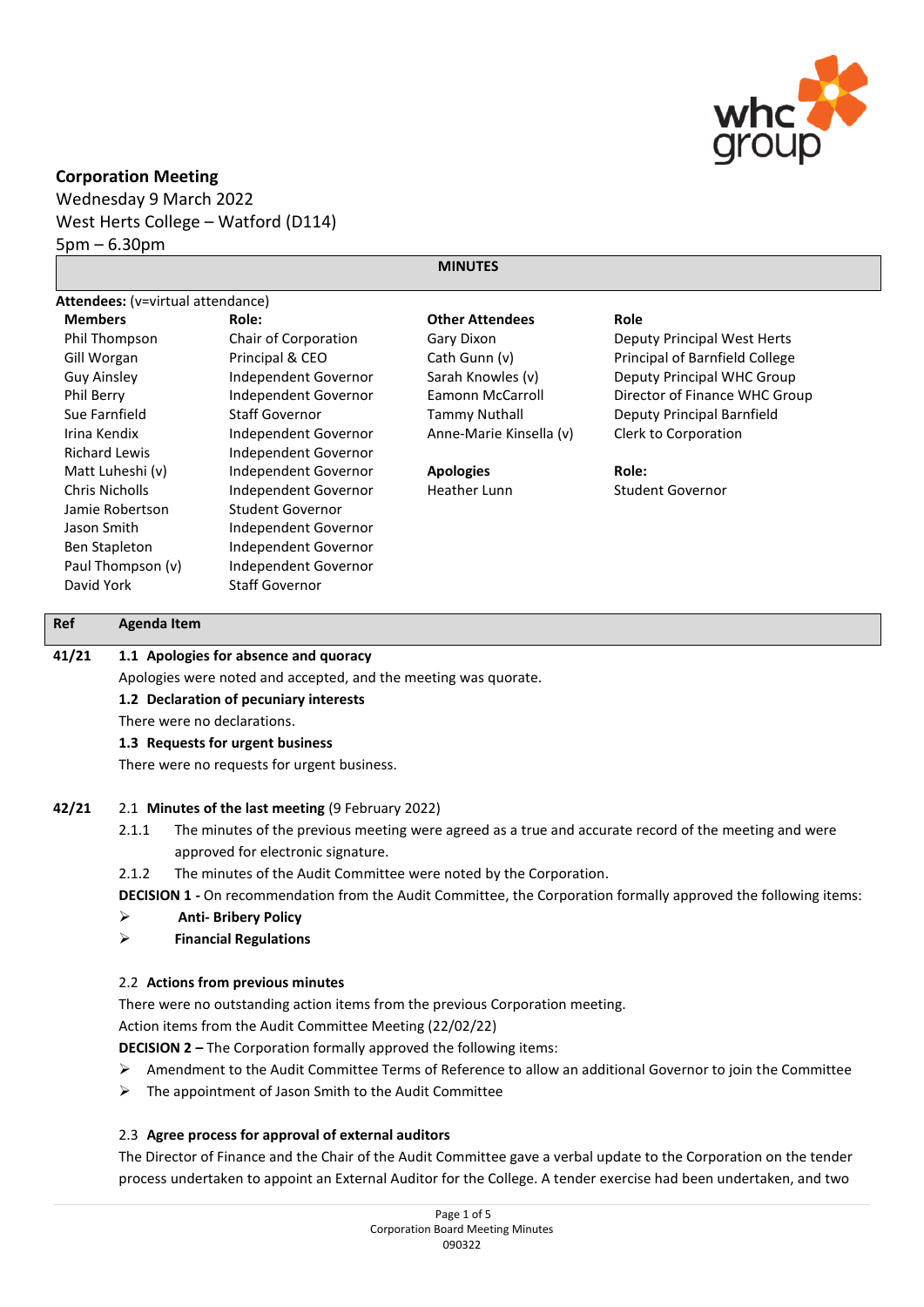

firms were shortlisted. A tender evaluation panel comprising the Chair of the Audit Committee, the Director of Finance, the Head of Finance, and the College's Procurement Adviser had reviewed the tender submissions against the tender evaluation criteria, and the panel also met with both firms. Buzzacott scored higher in the evaluation, and the panel are recommending that Buzzacott be appointed. This takes account of Buzzacott being assessed as scoring higher on added value, how they would deliver and manage the audit, and the price.

A special meeting of the Audit Committee has been arranged for the 23 March 22 to review the tender evaluation.

It was clarified that it was a requirement of the Audit Code of Practice to retender the external audit contract every 5 years. The contract with the external audit firm is yearly and there is a commitment to pricing for 5 years. The lead auditors' role is normally rotated within the firm every 10 years.

The Corporation were satisfied with the information presented to them and a special meeting of the Audit Committee will not be required.

**DECISION 3:** The Corporation formally approved the appointment of Buzzacott as External Auditor for the audit of accounts from 2021-22, for up to 5 years.

# 2.4 **Matters Arising not on the agenda**

There were no matters arising not on the agenda.

# **43/21 Principal's Report**

The Report was circulated in advance of the meeting for the Corporation's consideration.

The College is performing well against the key performance indicators (KPI's). Cyber security remains a key priority, particularly in the light of the war in Ukraine.

The recommendations from the Augar Review were discussed, in particular, the requirement for English and maths to secure loans for higher education courses and the reduction in fees for foundation courses.

There is a high expectation from the government to increase the number of students enrolling on level 4 and 5 courses, this has been difficult due to the low demand for these courses from adults and employers. The College will target those who wish to upskill or retrain.

The Report was noted.

## **44/21 Strategic Planning and Corporate Policies 4.1 Annual Safeguarding Report**

The Report was circulated in advance of the meeting for the Corporation's consideration.

The report outlined the work undertaken in the last academic year to meet the key priorities to safeguard students.

The increase in student referrals for mental health was highlighted and the actions taken to address these concerns were outlined.

It was noted that Safeguarding within the College has received external validation from the external auditors and Ofsted. Reassurance was given that resources for the Safeguarding Team are a priority and additional staff have been recruited at senior levels.

Delays for DBS returns is unavoidable and is not a regular occurrence, all risks associated with this are identified and addressed.

The increase in the number of incidents reported is due in part to the increase in mental health concerns but also the effectiveness of the systems and resources in place for students to report any issues and the early signs recognised by staff.

The responsibility of the college for safeguarding concerns can extend beyond College activities. If students report issues that occur at home the College still has a duty of care to follow this through and report or refer the case to the appropriate agencies. The Principal gave a few examples of recent reports and the actions the College had taken.

The Report was noted.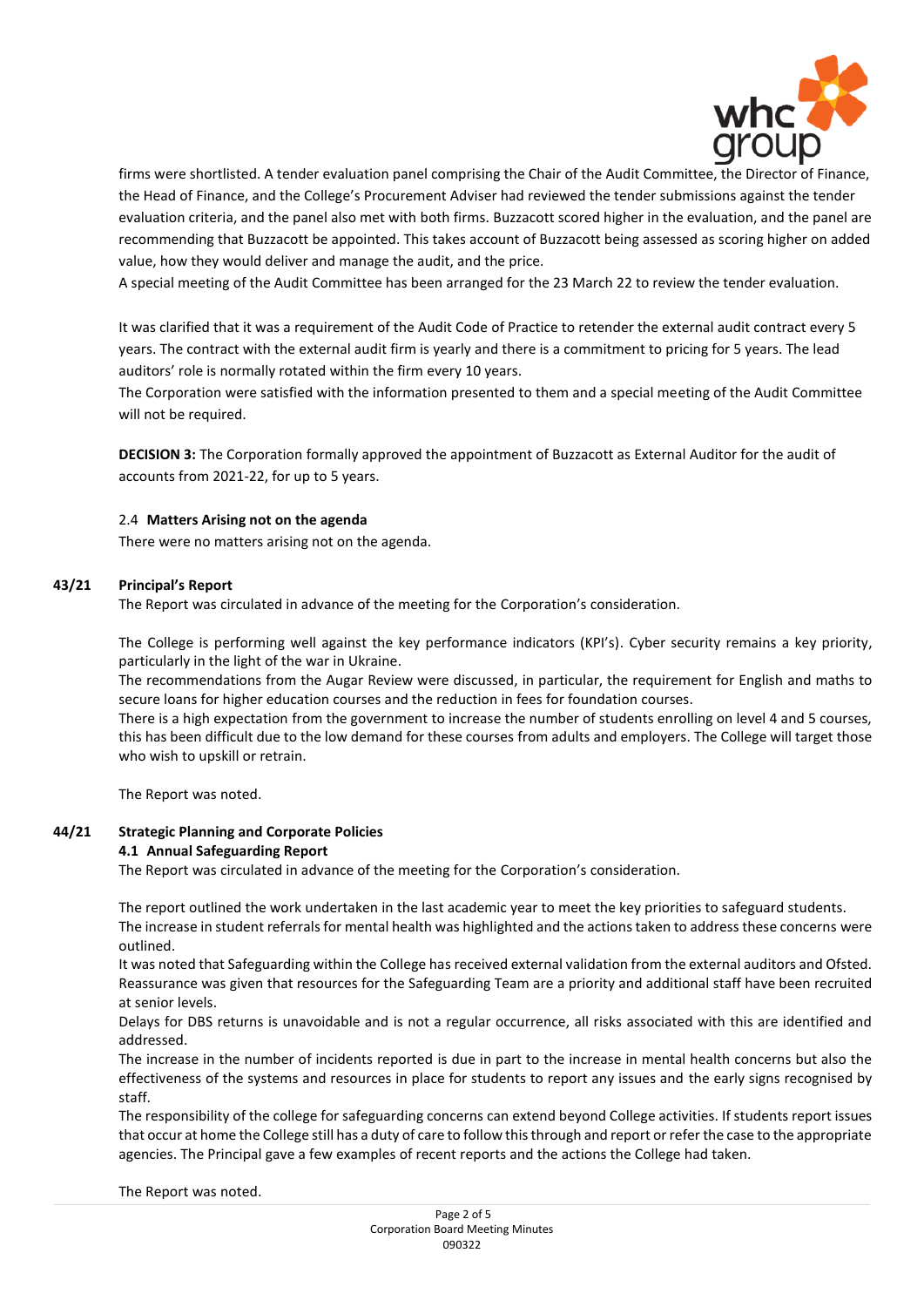

# **4.2 Safeguarding and Prevent Policy**

Since the last review in October 2021 the COVID addendum has been removed and the changes to the Safeguarding team updated.

**DECISION 4** - The Corporation formally approved the Safeguarding & Prevent Policy.

## **45/21 Quality of Education**

# **5.1 Quality of Provision (Full-time further education provision 16-18)**

The Report was circulated in advance of the meeting for the Corporation's consideration.

Overall retention and progress are good. Most students are engaging and making progress with English and Maths lessons. Intervention plans are in place for those students who are not engaging. Regular meetings effectively monitor progress.

Attendance is good, students with attendance lower than 85% are supported as part of the Colleges' intervention strategy.

In response to Governors questions, it was clarified that intervention plans are in place to ensure students from specific groups achieve to broadly consistent levels and concerns are addressed promptly. The areas for concern were discussed in detail and the actions taken to address them.

The system for evaluating the accuracy of predictions was clarified as being part of the self-assessment review (SAR). Actual outcomes are compared with predictions reported at the 4<sup>th</sup> data point.

The exams had gone well last year, and it was felt that the increase in exams this year should not impact negatively on qualification outcomes and grades.

It was agreed that going forward the retention rates 1- and 2-year courses will be reported separately.

The Report was noted.

#### **5.2 Student Destinations**

The Report was circulated in advance of the meeting for the Corporation's consideration.

Most College leavers 2019/20 have secured positive destinations within 4 months of leaving despite the impact of the pandemic. A high number of students have returned to further education courses.

Student destination data is collated and reviewed at 4 points in the academic year. The results of which are used to inform decisions about the College's curriculum and qualification offer in line with employers' needs. The report detailed the most recent collation of data and included the percentage of students who progressed to employment, apprenticeships, further education, and higher education.

Going forward the collection of destination data for adults will be measured and the underpinning formula for this is currently being developed. Establishing an alumni can now take place with the use of destination data.

Students who could not be tracked were discussed. The data did not show trends that presented cause for concern and it was hoped that the number of students who could not be tracked will reduce as further data is collected over the coming months.

The Bravura project is having a positive impact on students securing employment, particularly following the pandemic where the opportunity to gain employment via apprenticeships has significantly reduced.

The Report was noted.

#### **46/21 Monitoring**

**6.1 Together Training** (Joint Venture Oaklands College)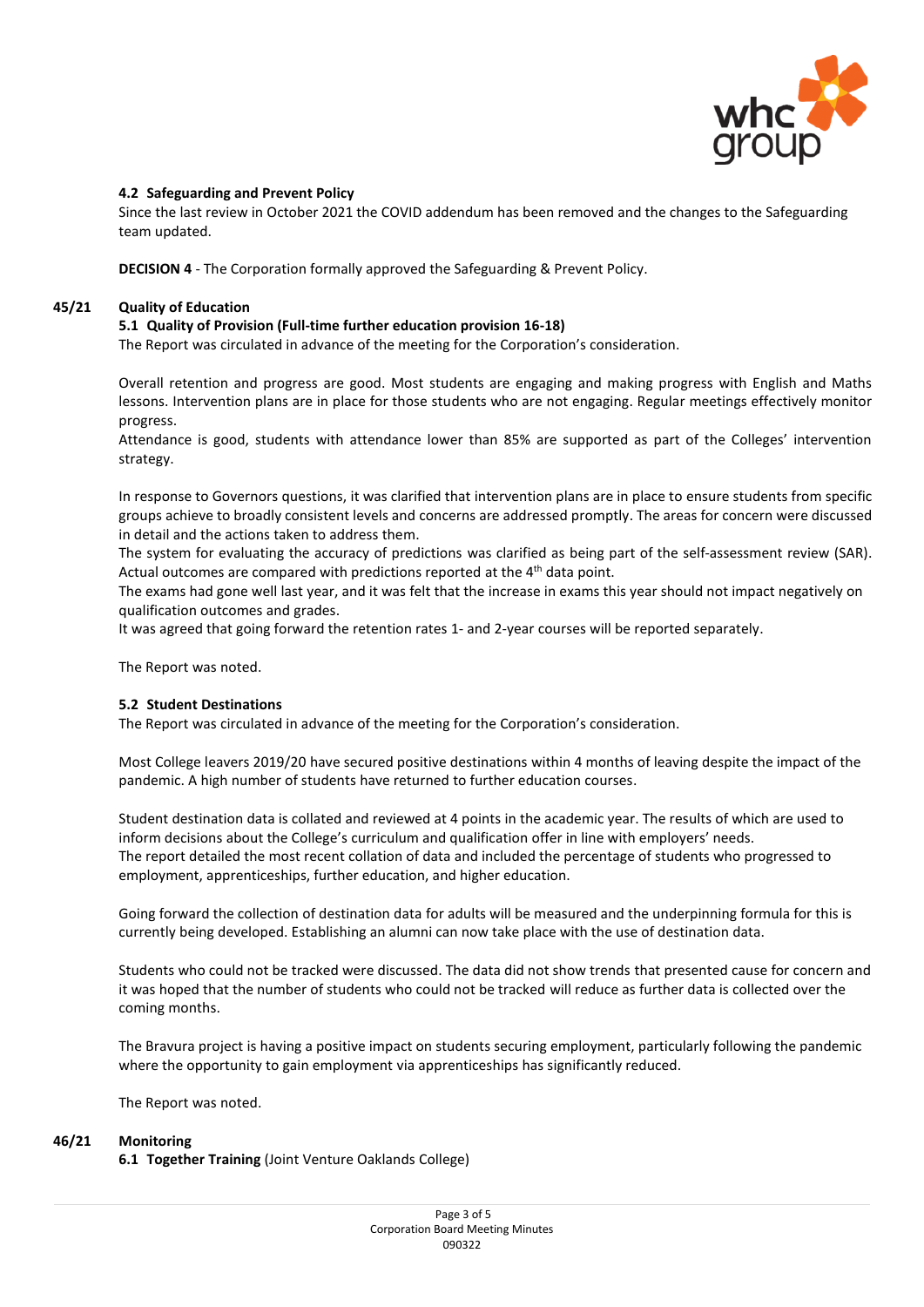

Together Training (TT) works with 150 employers that includes some large, prestigious employers. TT is rated excellent on the government website. TT is working with Tech She Can to increase interest from females in technology roles. TT is also a member of the Trailblazers Group developing a new apprenticeship in Safeguarding.

The College has high regard for TT and the Corporation recognised its strategic and financial. It was noted that as TT delivers level 4 and 5 apprenticeship qualifications this may help to meet current government expectations.

The Report was noted.

# **6.2 Corporate Risk Register**

The Report was circulated in advance of the meeting for the Corporation's consideration.

The Audit Committee had reviewed the Risk Register in detail at the last Committee meeting (22/02/22) The Report showed there are 3 high-level risks; no risks have been added since the last report and one risk had been removed.

A presentation would be given by a head of school at the Corporation Meeting in May on how risks regarding the provision of industry placements for young people are managed.

The Report was noted.

# **6.3 Barnfield College Capital Project**

The Report was circulated in advance of the meeting for the Corporation's consideration.

The Barnfield College Phase 1 is on budget and due to complete in June 2022. Phases 2 and 3 are dependent on the outcome of funding from the FE Capital Transformation Fund. The Capital Project Steering Group (CPSG) meet monthly to review progress The Report outlined in detail the progress to date.

In response to Governors questions, it was noted that the management of the project is good, there was no update on the transformation fund and using the contingency budget was accepted.

The Report was noted.

#### **47/21 Governance and Members' Reports**

# **7.1 Designated Safeguarding Governor's Update and presentation**

The designated governor for safeguarding (DSG) had attended 2 Safeguarding Team Meetings since his last report in November 2021. He presented data to illustrate the rise in cases nationally for mental health, sexual harassment, and abuse. The increase in the number of reported cases for these concerns has doubled following the pandemic. The DSG gave details of the work being done nationally and within the College to identify and address the issues.

The College is proactive in meeting the needs of students. Additional staff have been recruited, there is an effective intervention programme, and employees are trained to enable them to recognise early signs of concern. Students are also educated to recognise signs relating to safeguarding matters including sexual harassment, and how important it is to report any concerns.

The DSG is confident that given the significant amount of support in place for safeguarding cases of mental health and sexual harassment receive high levels of support from the College?

# **7.2 Update on Corporation Membership**

7.2.1 **End of Terms** – Phil Berry (PB) (17/04/22)

PB confirmed that he would like to continue as a member of the Corporation.

**DECISION 5:** The Corporation unanimously re-appointed PB as a member of the Corporation for a further 2 years from the 17 April 2022.

### **7.3 Update on Use of Corporation Seal**